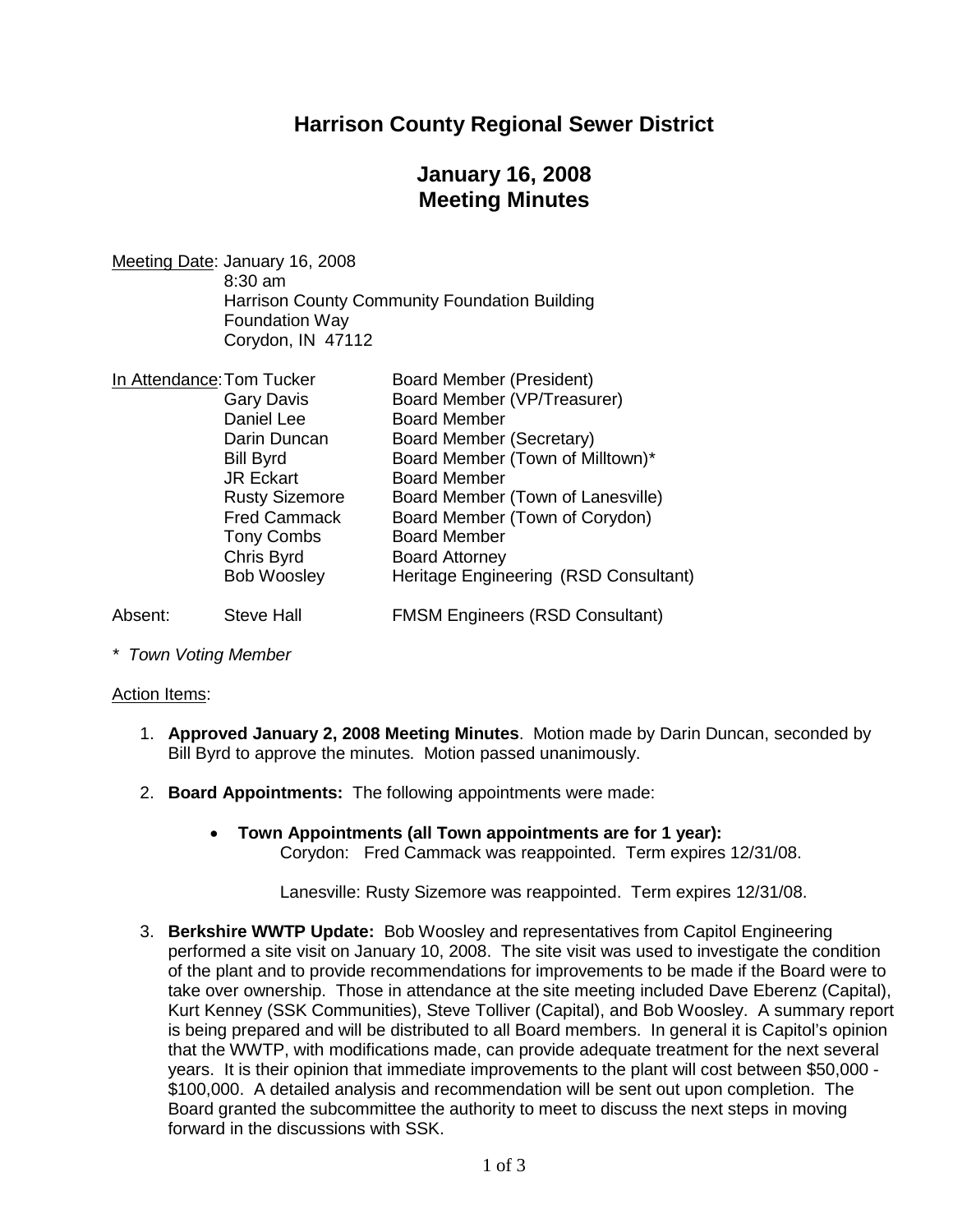4. **2008 Budget:** The draft budget was reviewed and final edits were made. A motion was made by Gary Davis and seconded by JR Eckart to approve the General Operating Budget (Account No. 0167-310-3000.02) of \$75,000. Motion passed unanimously. A motion was made by Darin Duncan and seconded by Gary Davis to approve the Projects Budget (Account No. 0167-310- 3000.02) of \$91,400. Motion passed unanimously. Final approval of these budget items must obtain approval from both the Commissioner's and Council. Both of these budgets will be presented to Commissioner's for their consideration on January 22, 2008 at 7:30 pm. A summary of the approved:

#### **General Operating Budget (Account No. 0167-310-3000.02)**

| $\bullet$ | <b>Task 1. Management Support</b>                                 | \$32,900   |
|-----------|-------------------------------------------------------------------|------------|
| $\bullet$ | Task 2. Planning & Grant Assistance                               | \$11,800   |
| $\bullet$ | <b>Task 3. Stormwater Guidelines &amp; Demonstration Projects</b> | \$12,300   |
|           | <b>Task 4. Legal Fees</b>                                         | \$1,000    |
|           | <b>Task 5. Rate Consultant Fees</b>                               | \$8,800    |
| $\bullet$ | <b>Task 6. Insurance</b>                                          | \$3,000    |
| $\bullet$ | <b>Task 7. Miscellaneous Expenses</b>                             | \$5,200    |
|           |                                                                   | \$75,000*  |
|           | Projects Budget (Account No. 0167-310-3000.03)                    |            |
| $\bullet$ | <b>Task 1. Proposed Projects</b>                                  | \$83,400   |
| $\bullet$ | Task 2. Legal Fees                                                | \$4,000    |
|           | <b>Task 3. Rate Consultant Fees</b>                               | \$4,000    |
|           |                                                                   | \$91,400** |

- \* 2007 Budget: \$75,000
- \*\* 2007 Budget: \$50,000

Discussion was held as to how the District could become self sufficient and not rely on County funding. Darin Duncan asked about the possibility of approaching the Community Foundation for possible funding that the District could utilize the interest to obtain the General Operating Budget each year (or perhaps half of the budget).

Discussion was also held regarding Stormwater and if the Board has the ability to do any projects without having officially being granted stormwater oversight from the Commissioner's.

- JR Eckart felt that the Board should draft a simple Ordinance that simply states there shall be no be no increase in runoff from proposed developments. This Ordinance should be presented to the Commissioner's along with an explanation as to how the District would provide oversight.
- JR stated that the Commissioner's view the District as an Advisory Board for the County, similar to Planning and Zoning's role.
- Darin feels that the Commissioner's should turn over stormwater authority to the Board.
- Other Board members thoughts and opinions varied. The Board will continue in their current role and address the Commissioner's to determine which direction should be taken.

### **5. Lanesville Development**

Rusty Sizemore informed the Board of two potential sewer needs outside of the Town of Lanesville.